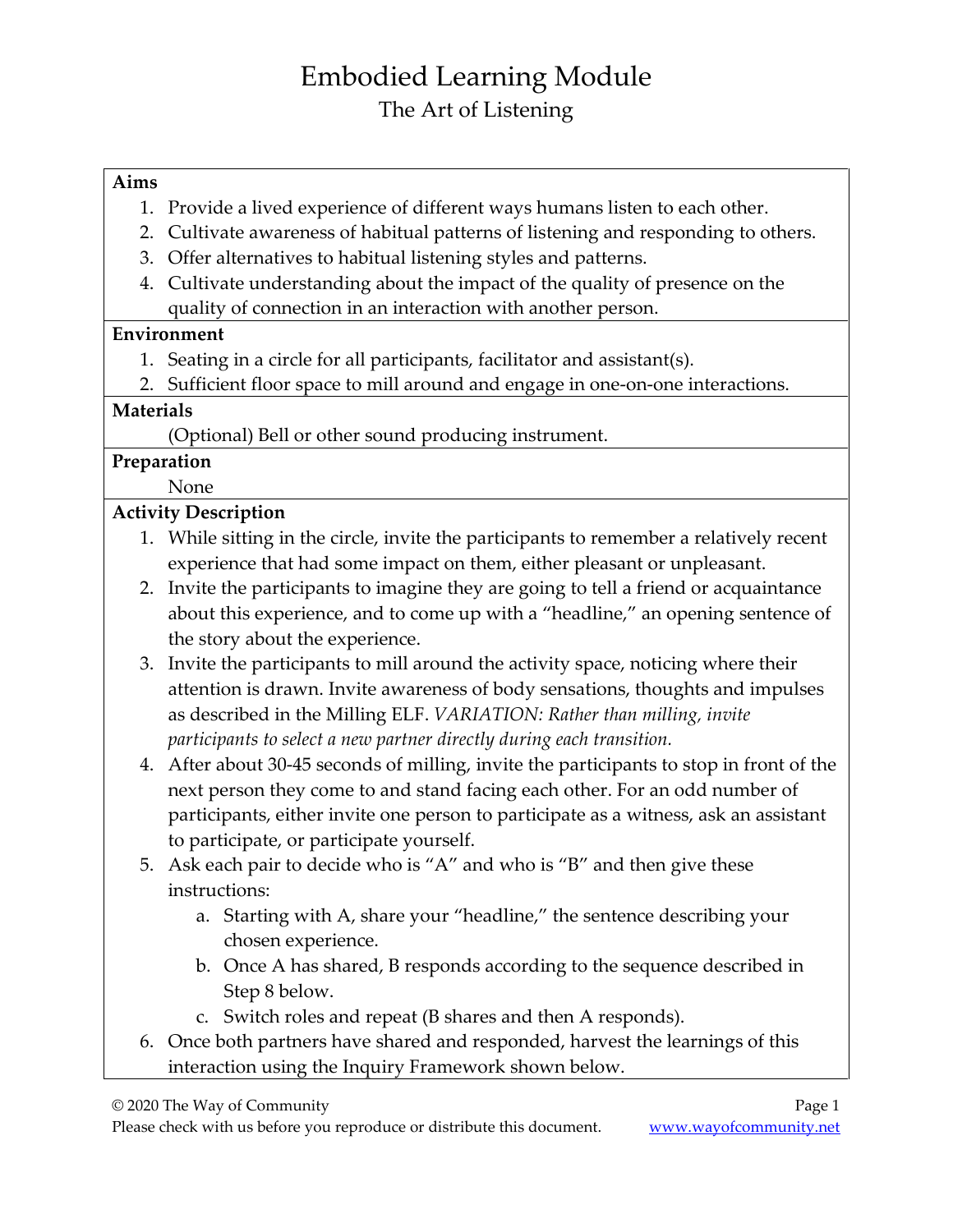### Embodied Learning Module The Art of Listening

- 7. Invite each pair to acknowledge and thank their partner in any way that is connecting and authentic, then resume milling.
- 8. Perform five rounds of the activity, as described in steps 4 through 7. The response of the listener progresses according to this sequence: *VARIATION: Perform only rounds 1, 4 and 6.*
	- a. Round 1: The listener asks a question about the details of the story.
	- b. Round 2: The listener offers advice, e.g. "You should have \_\_\_\_."
	- c. Round 3: The listener offers sympathy, e.g. "I know how you feel."
	- d. Round 4: The listener does not respond; they just listen and notice their own direct experience including body sensations, thoughts and impulses.
	- e. Round 5: After listening and paying attention to their own direct experience, the listener reflects the content of what they heard the speaker say, without interpretation or summarizing.
	- f. Round 6: After listening and paying attention to their own direct experience, the listener guesses what's important to the speaker in what they shared. This could take the form of an empathy guess.
- 9. After the final interaction, invite everyone to resume their seats and then harvest the entire activity using the Inquiry Framework shown below.

### **Inquiry Framework**

Use inquiry to harvest the experience of the participants. Use the main points listed below as a reference point for framing the responses to these questions.

- 1. For each interaction: What did you experience? *VARIATION: Wait until after all three rounds are complete to harvest.*
- 2. After all three interactions:
	- a. What did you experience in the progression of these interactions?
	- b. Which interaction was easiest? Hardest?
	- c. What did you notice as the speaker in each interaction?
	- d. What did you notice as the listener in each interaction?
- 3. What insights do you have about the way you typically listen to others?